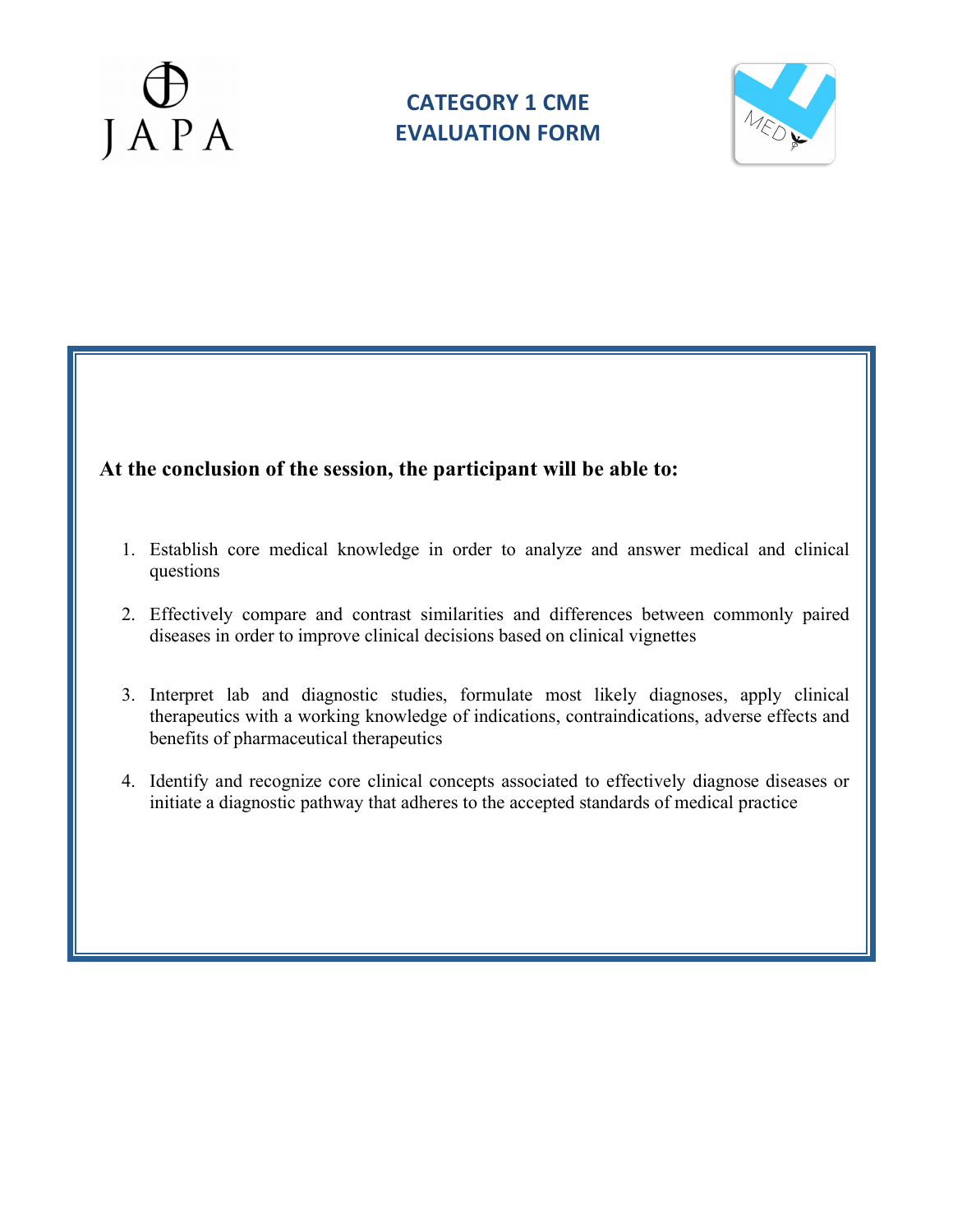

## **CATEGORY 1 CME EVALUATION FORM**



| <b>NAME:</b>                                     | DATE: |
|--------------------------------------------------|-------|
| <b>TITLE:</b> (PA, NP, MD, ATC, PT, OT or other) |       |
| <b>EMAIL:</b>                                    |       |
|                                                  |       |

| 1. Did the CME FLIPMED medical application meet all of the learning objectives anticipated? |  |
|---------------------------------------------------------------------------------------------|--|
|---------------------------------------------------------------------------------------------|--|

**2. Please rate the educational content of the course**

| $\Box$ Excellent<br>$\Box$ Good<br>$\Box$ Average | $\Box$ Poor |
|---------------------------------------------------|-------------|
|---------------------------------------------------|-------------|

**3. Was the educational content clinically relevant to your clinical practice?**

 $\Box$  Excellent  $\Box$  Good  $\Box$  Average  $\Box$  Poor

**4. The stated objectives of this App were……**

| $\blacksquare$ Exceeded | $\Box$ Met | $\Box$ Not met |
|-------------------------|------------|----------------|
|-------------------------|------------|----------------|

**5. Will the knowledge gained throughout this app affect your practice?**

| $\blacksquare$ Very much | $\Box$ Moderately $\Box$ Minimally $\Box$ No change |  |
|--------------------------|-----------------------------------------------------|--|
|                          |                                                     |  |

- **6. Based on your participation, what will you do differently in the care of your patients?** 
	- $\blacksquare$  I will

 $\Box$  I will do nothing differently

 $\Box$  Not Applicable (this activity has nothing to do with my practice)

**7. How will your changes in the care of your patients (because of this CME activity) be reflected in the health of your patients?** 

**\_\_\_\_\_\_\_\_\_\_\_\_\_\_\_\_\_\_\_\_\_\_\_\_\_\_\_\_\_\_\_\_\_\_\_\_\_\_\_\_\_\_\_\_\_\_\_\_\_\_\_\_\_\_\_\_\_\_\_\_\_\_\_\_\_\_\_\_\_\_\_\_\_\_\_\_\_\_\_**  $\mathcal{L}_\mathcal{L} = \{ \mathcal{L}_\mathcal{L} = \{ \mathcal{L}_\mathcal{L} = \{ \mathcal{L}_\mathcal{L} = \{ \mathcal{L}_\mathcal{L} = \{ \mathcal{L}_\mathcal{L} = \{ \mathcal{L}_\mathcal{L} = \{ \mathcal{L}_\mathcal{L} = \{ \mathcal{L}_\mathcal{L} = \{ \mathcal{L}_\mathcal{L} = \{ \mathcal{L}_\mathcal{L} = \{ \mathcal{L}_\mathcal{L} = \{ \mathcal{L}_\mathcal{L} = \{ \mathcal{L}_\mathcal{L} = \{ \mathcal{L}_\mathcal{$ **\_\_\_\_\_\_\_\_\_\_\_\_\_\_\_\_\_\_\_\_\_\_\_\_\_\_\_\_\_\_\_\_\_\_\_\_\_\_\_\_\_\_\_\_\_\_\_\_\_\_\_\_\_\_\_\_\_\_\_\_\_\_\_\_\_\_\_\_\_\_\_\_\_\_\_\_\_\_\_ \_\_\_\_\_\_\_\_\_\_\_\_\_\_\_\_\_\_\_\_\_\_\_\_\_\_\_\_\_\_\_\_\_\_\_\_\_\_\_\_\_\_\_\_\_\_\_\_\_\_\_\_\_\_\_\_\_\_\_\_\_\_\_\_\_\_\_\_\_\_\_\_\_\_\_\_\_\_\_**  $\mathcal{L}_\mathcal{L} = \{ \mathcal{L}_\mathcal{L} = \{ \mathcal{L}_\mathcal{L} = \{ \mathcal{L}_\mathcal{L} = \{ \mathcal{L}_\mathcal{L} = \{ \mathcal{L}_\mathcal{L} = \{ \mathcal{L}_\mathcal{L} = \{ \mathcal{L}_\mathcal{L} = \{ \mathcal{L}_\mathcal{L} = \{ \mathcal{L}_\mathcal{L} = \{ \mathcal{L}_\mathcal{L} = \{ \mathcal{L}_\mathcal{L} = \{ \mathcal{L}_\mathcal{L} = \{ \mathcal{L}_\mathcal{L} = \{ \mathcal{L}_\mathcal{$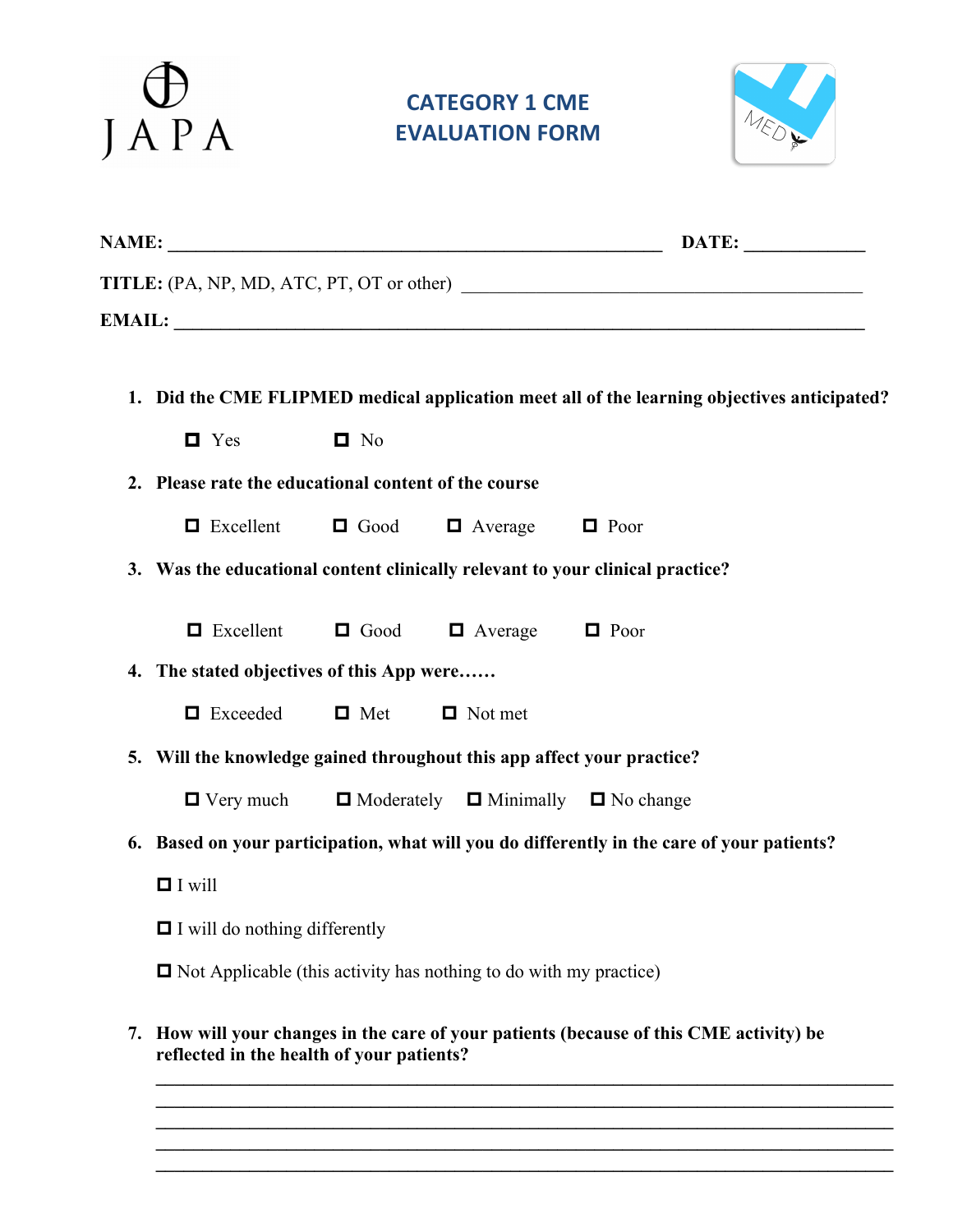

## **CATEGORY 1 CME EVALUATION FORM**



**8. Did the content involve any commercial bias?**

|--|--|

 $\blacksquare$  No

 $\blacksquare$  No

**9. Did you feel the FLIPMED medical application was valuable?** 

| $\sim$<br>Ë |
|-------------|
|-------------|

**Please explain why or why not:**

#### **10. Please rate the following CME details**

| <b>Overall Organization</b>  | ◻ | Excellent | $\Box$ Good | $\Box$ Average         | Poor |
|------------------------------|---|-----------|-------------|------------------------|------|
| <b>Materials</b>             |   | Excellent | $\Box$ Good | $\blacksquare$ Average | Poor |
| <b>Project effectiveness</b> | □ | Excellent | $\Box$ Good | $\Box$ Average         | Poor |

**\_\_\_\_\_\_\_\_\_\_\_\_\_\_\_\_\_\_\_\_\_\_\_\_\_\_\_\_\_\_\_\_\_\_\_\_\_\_\_\_\_\_\_\_\_\_\_\_\_\_\_\_\_\_\_\_\_\_\_\_\_\_\_\_\_\_\_\_\_\_\_\_\_\_\_\_\_\_\_\_\_\_\_\_\_\_ \_\_\_\_\_\_\_\_\_\_\_\_\_\_\_\_\_\_\_\_\_\_\_\_\_\_\_\_\_\_\_\_\_\_\_\_\_\_\_\_\_\_\_\_\_\_\_\_\_\_\_\_\_\_\_\_\_\_\_\_\_\_\_\_\_\_\_\_\_\_\_\_\_\_\_\_\_\_\_\_\_\_\_\_\_\_**

**11. FLIPMED medical application aims to provide a valuable CME program. Please let us know what suggestions you may have to improve this CME program in the future:**